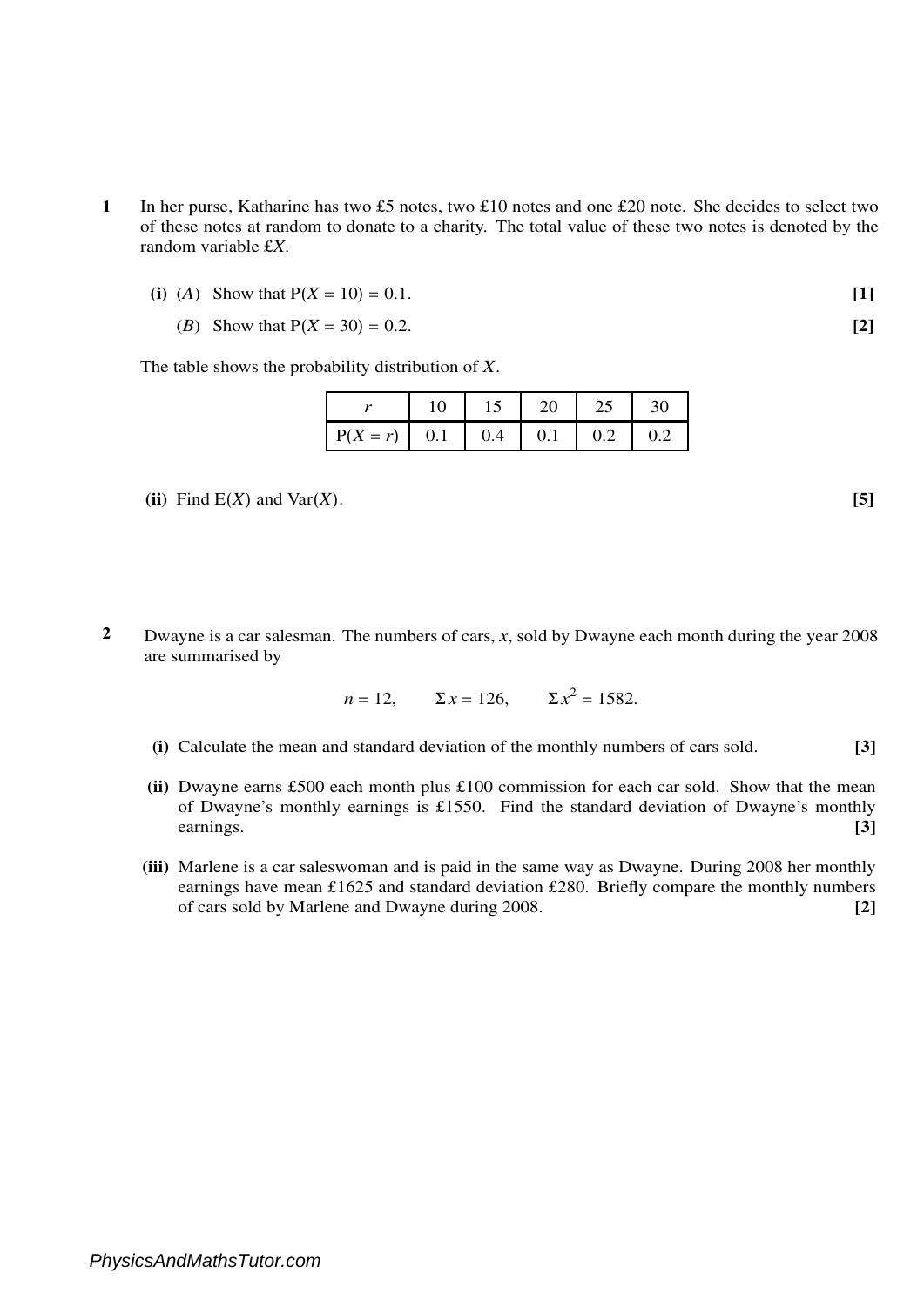**3** The table shows the probability distribution of the random variable *X*.

| $P(X = r)$ | 0.2 | 0.3 | 0.3 |  |
|------------|-----|-----|-----|--|

(i) Explain why 
$$
E(X) = 25
$$
. [1]

**(ii)** Calculate Var $(X)$ . **[3]** 

**4** A zoologist is studying the feeding behaviour of a group of 4 gorillas. The random variable *X* represents the number of gorillas that are feeding at a randomly chosen moment. The probability distribution of *X* is shown in the table below.

| $P(X = r)$ | U. I | 0.05 | 0.05 | 0.25 |
|------------|------|------|------|------|

- **(i)** Find the value of *p*. **[1]**
- **(ii)** Find the expectation and variance of *X*. **[5]**
- **(iii)** The zoologist observes the gorillas on two further occasions. Find the probability that there are at least two gorillas feeding on both occasions. **[2]**
- **5** A pottery manufacturer makes teapots in batches of 50. On average 3% of teapots are faulty.
	- **[3] (i)** Find the probability that in a batch of 50 there is (*A*) exactly one faulty teapot, (*B*) more than one faulty teapot. **[3]**
	- **(ii)** The manufacturer produces 240 batches of 50 teapots during one month. Find the expected number of batches which contain exactly one faulty teapot. **[2]**